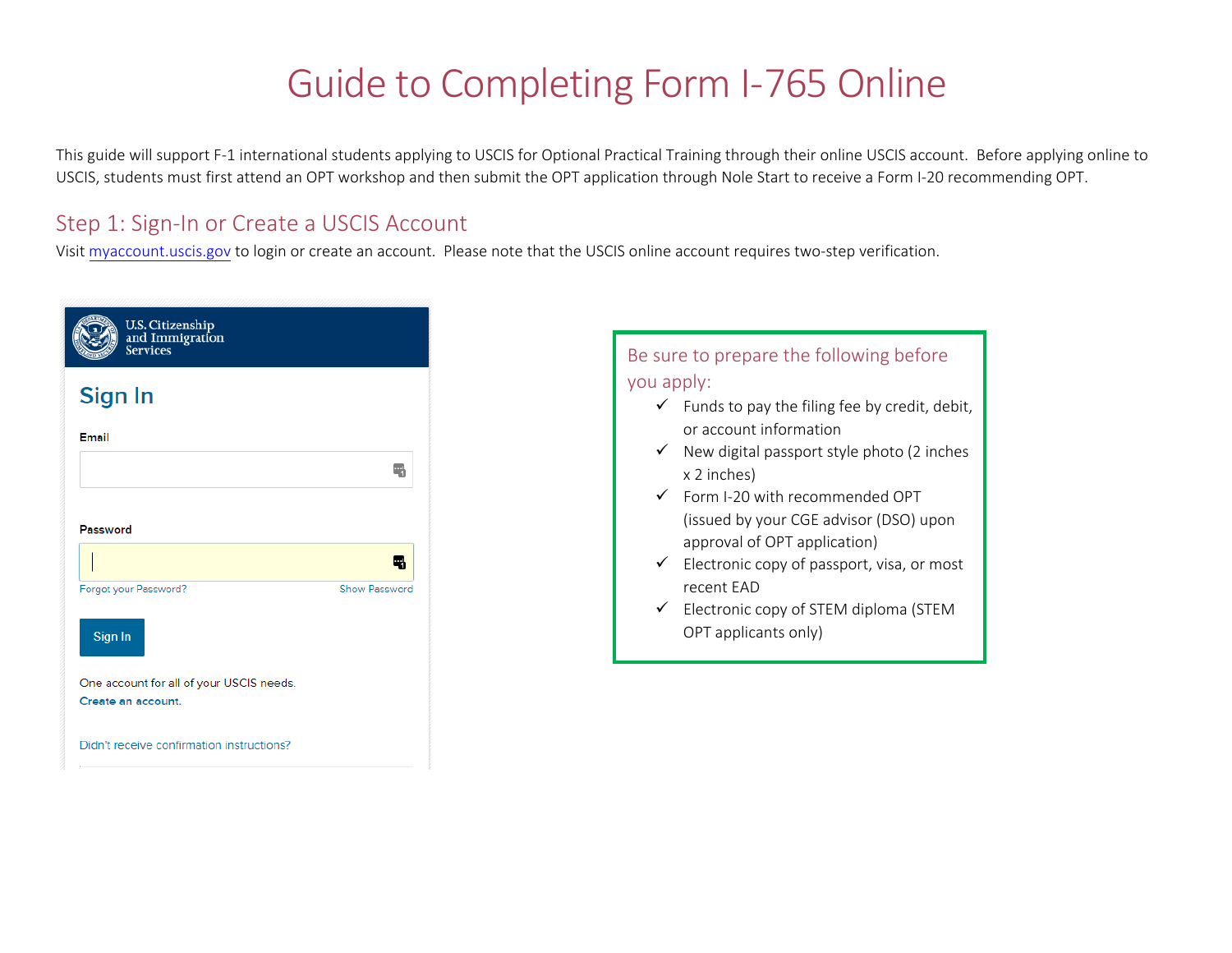#### Step 2: Start a new form

Select the box labeled "File a Form Online"

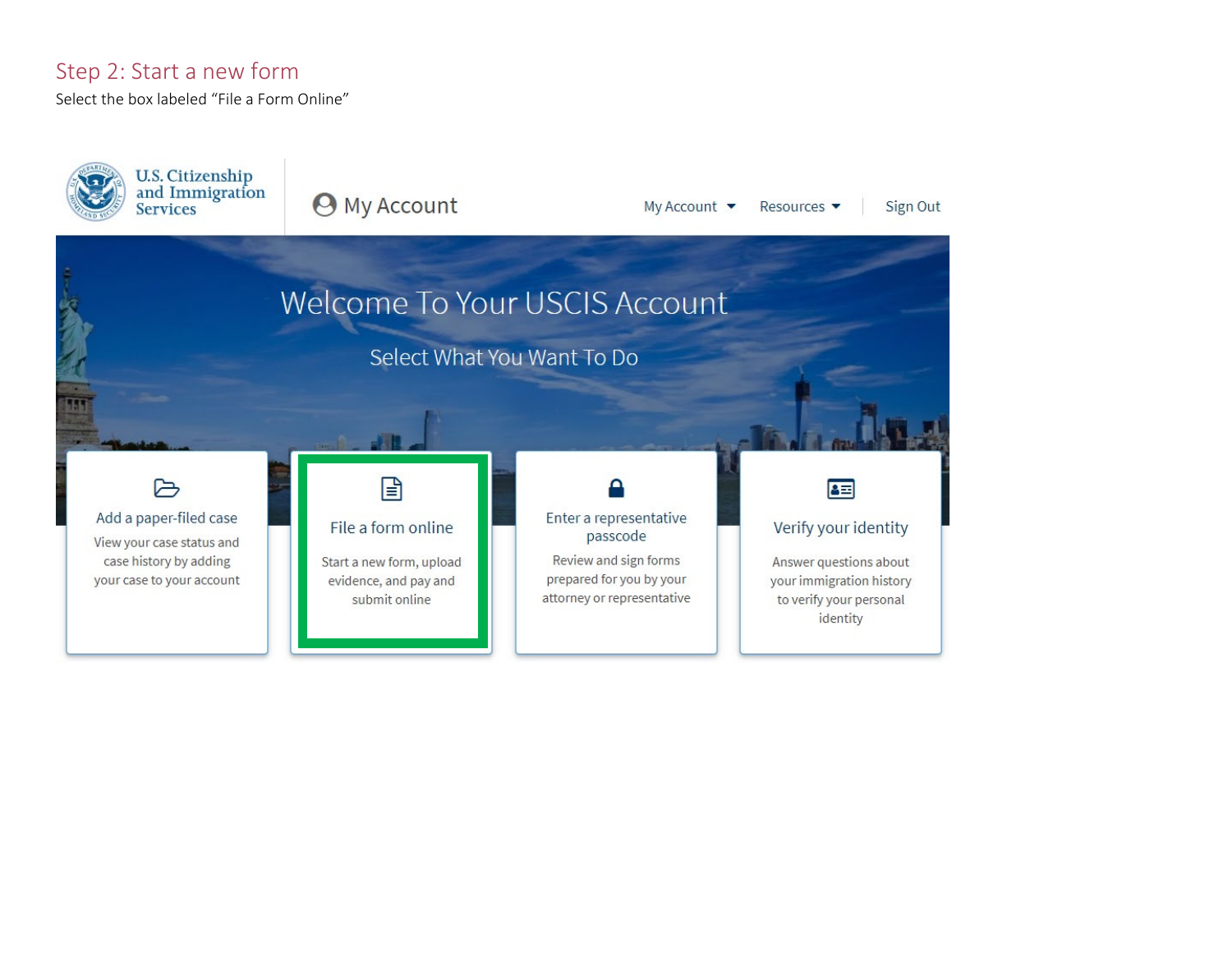### Step 3: Select Form I-765

#### File a Form

Once you start your form, we will automatically save your information for 30 days, or from the last time you worked on the form.

Select the form you want to file online.

- ◯ Application to Replace Permanent Resident Card (I-90)
- $\bigcirc$  Request for a Hearing on a Decision in Naturalization Proceedings  $(N-336)$
- $\bigcirc$  Application for Naturalization (N-400)
- $\bigcirc$  Application for Replacement Naturalization/Citizenship Document  $(N-565)$
- ◯ Application for Certificate of Citizenship (N-600)
- $\bigcirc$  Application for Citizenship and Issuance of Certificate Under Section 322 (N-600K)
	- Application for Employment Authorization (I-765)

Only certain F-1 students seeking optional practical training (OPT) may file Form I-765 online. This includes:

- Pre-completion OPT (c)(3)(A) eligibility category;
- Post-completion OPT (c)(3)(B) eligibility category; or
- a 24-month extension for STEM students (students holding a degree in science technology, engineering, or mathematics) - (c)(3)(C) eligibility category.

For all other eligibility categories, you must submit a paper Form I-765.

#### PLEASE NOTE:

Students may submit the online Form I-765 to apply for:

-Pre-Completion OPT

-Post-Completion OPT

-STEM OPT Extension

\*Students cannot apply for economic hardship employment using the online Form I-765.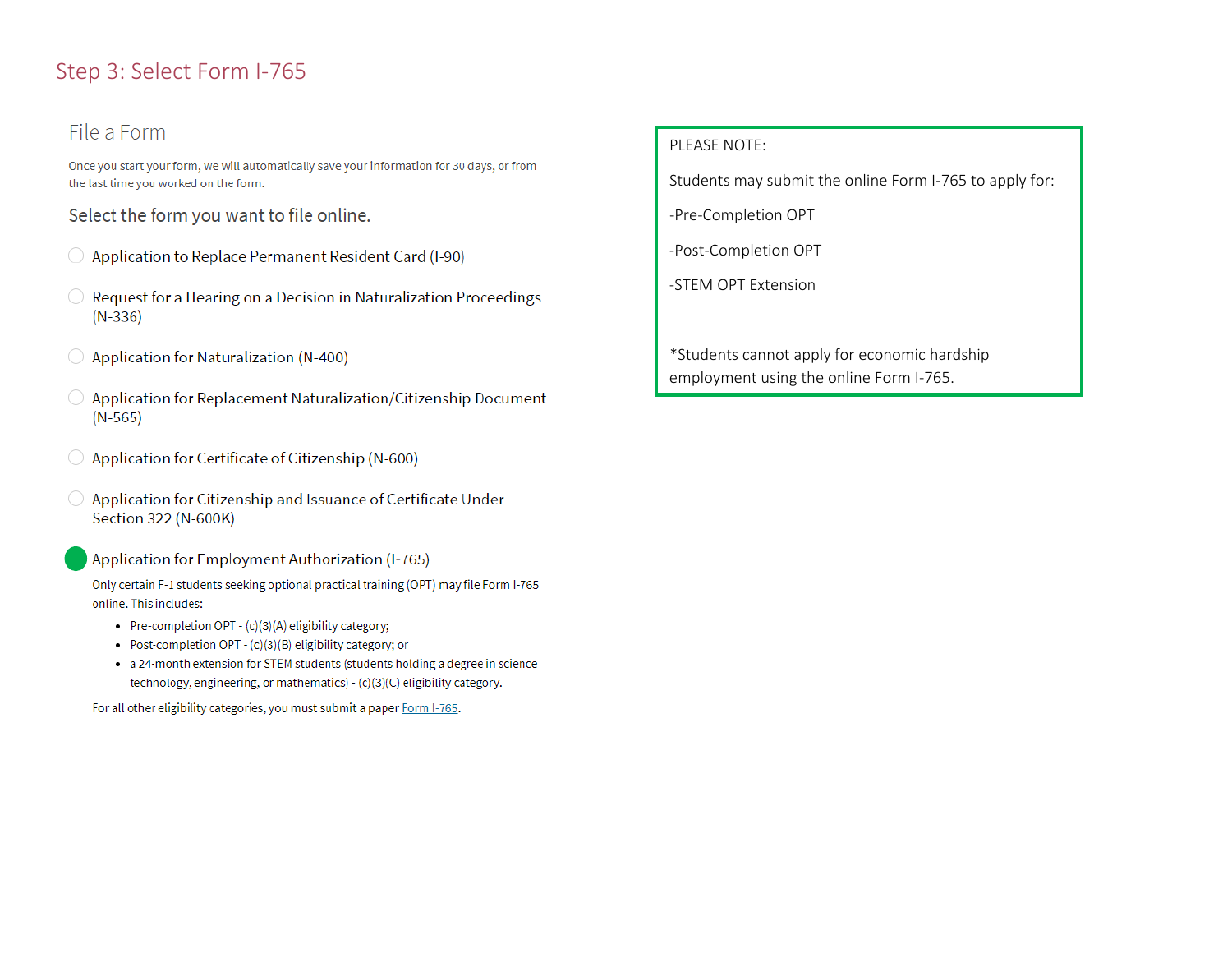# Step 4: Read Important Information

Before proceeding to the application, be sure to read all information carefully about topics listed below. If you have questions about the information provided on Form I-765, please email your CGE advisor. Once reviewed, proceed to the next page by clicking Next at the bottom of the screen. At the end of the informational section, click Start.

#### >Before You Start Your Application

Read important information regarding:

- $\checkmark$  Eligibility
- $\checkmark$  Required Fee
- $\checkmark$  Supporting Documents
- $\checkmark$  Biometrics

#### >After Your Submit Your Form

- $\checkmark$  Track Your Case Online
- $\checkmark$  Respond to Requests for Information
- $\checkmark$  Receive Your Decision

#### >Completing Your Form Online

- $\checkmark$  Filing online
- $\checkmark$  Complete the Getting Started section first
- $\checkmark$  Provide as many responses as you can
- $\checkmark$  Saved Responses
- DHS Privacy Notice

REMINDER: F-1 international students must submit an OPT application in Nole Start before submitting Form I-765.

If approved, your CGE advisor will issue a new I-20 recommending OPT. You [must upload the OPT I-20](http://www.marshall.edu/iss/optapplication) to the online Form I-765.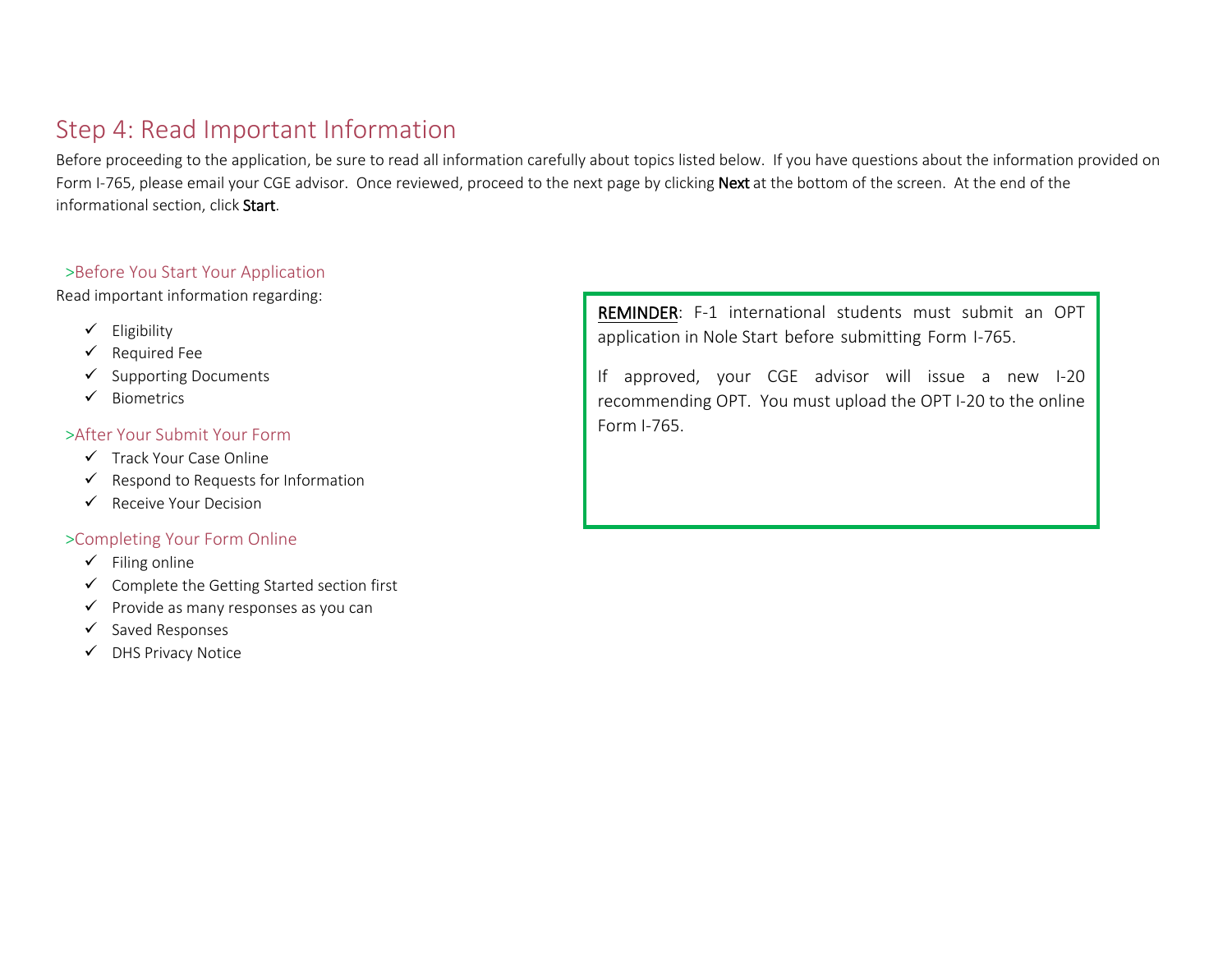### Step 5: Select your eligibility category

As a reminder, pre-completion OPT begins prior to graduation or completion of the formal coursework in a graduate program. Post-completion OPT begins after graduation or completion of the formal coursework (during thesis, dissertation, or final project). STEM OPT begins immediately after the end of the postcompletion OPT. If you are uncertain of the correct category, please email [your CGE advisor.](mailto:iss@marshall.edu)

STEM OPT ONLY: Be sure to include the name of your degree (for example, MS in Engineering). Also, you must be prepared to enter the name and E-Verify number of your current employer as this is an eligibility criteria for STEM OPT.

### What is your eligibility category?

A You can file your request online only for certain eligibility categories

If your eligibility category does not appear on the dropdown list, you must file a paper Form I-765. If you submit online and are not eligible for one of the listed categories, your application may be denied.



| What is your degree?                                                                                                           |
|--------------------------------------------------------------------------------------------------------------------------------|
| What is your employer's name as listed in E-<br>Verify?                                                                        |
| What is your employer's E-Verify company<br>identification number or a valid E-Verify client<br>company identification number? |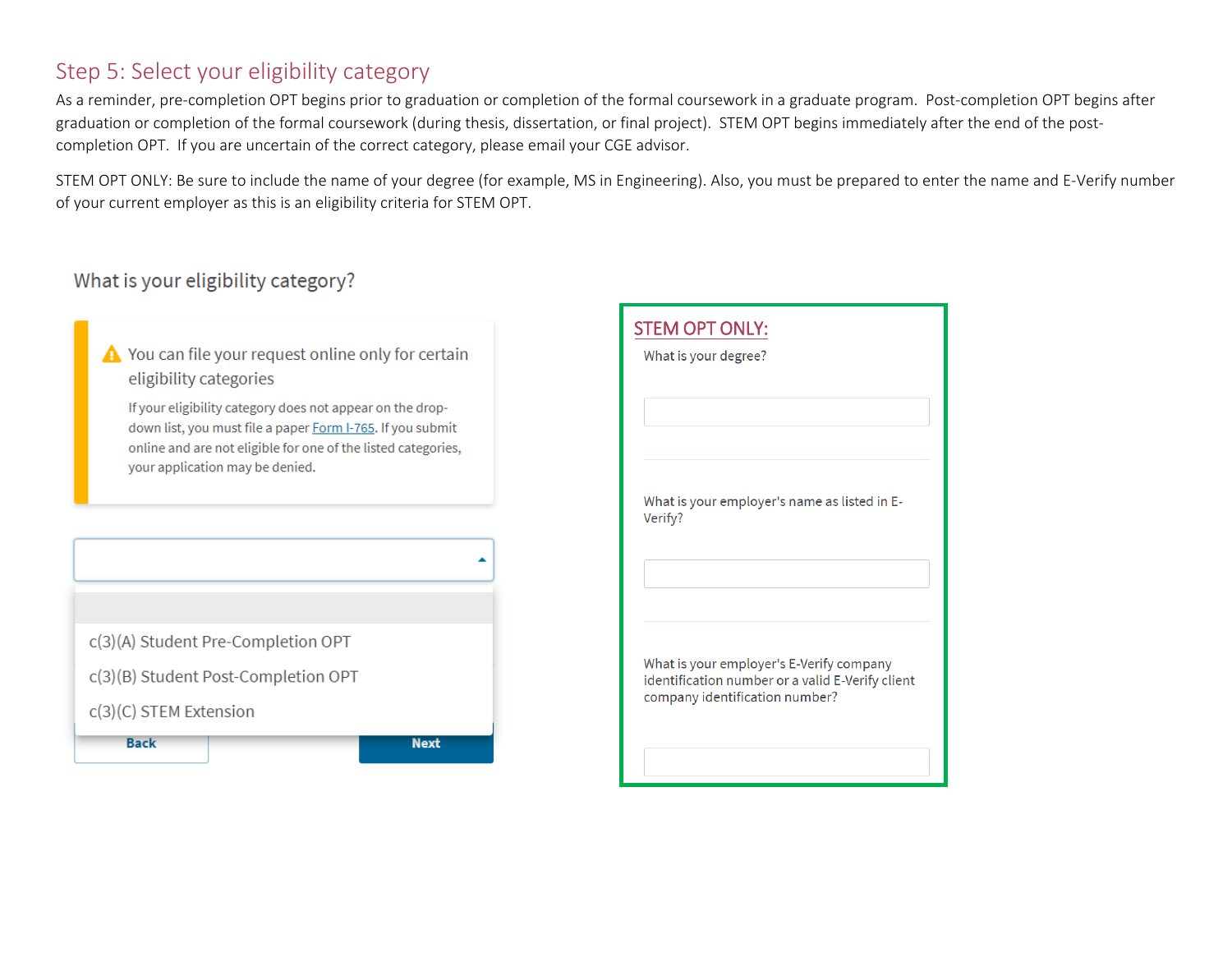### Step 6: Select your reason for applying

Select the reason for applying. If you are trying to apply for a replacement card due to an error made by USCIS, please contact your CGE advisor.

#### What is your reason for applying?

- $\bigcirc$  Initial permission to accept employment
- Replacement of lost, stolen, or damaged  $\bigcirc$ employment authorization document or correction of my employment authorization document NOT DUE to US Citizenship and Immigration Services error
- Renewal of permission to accept employment

#### Have you previously filed Form I-765?

 $\bigcirc$  Yes

 $\bigcirc$  No

#### REASONS FOR APPLYING:

- $\triangleright$  Initial permission (Initial EAD) Issued to an eligible applicant for the first time under a specific eligibility category [i.e., (c)(3)(B) or  $(c)(3)(C)]$
- $\triangleright$  Replacement EAD Issued to an eligible applicant when the previously issued EAD was lost, stolen, damaged, or contains errors, such as a misspelled name
- $\triangleright$  Renewal of permission (Renewal EAD) Issued to an eligible applicant after the expiration of a previous EAD issued under the same category.

| <b>Back</b> | <b>Next</b> |
|-------------|-------------|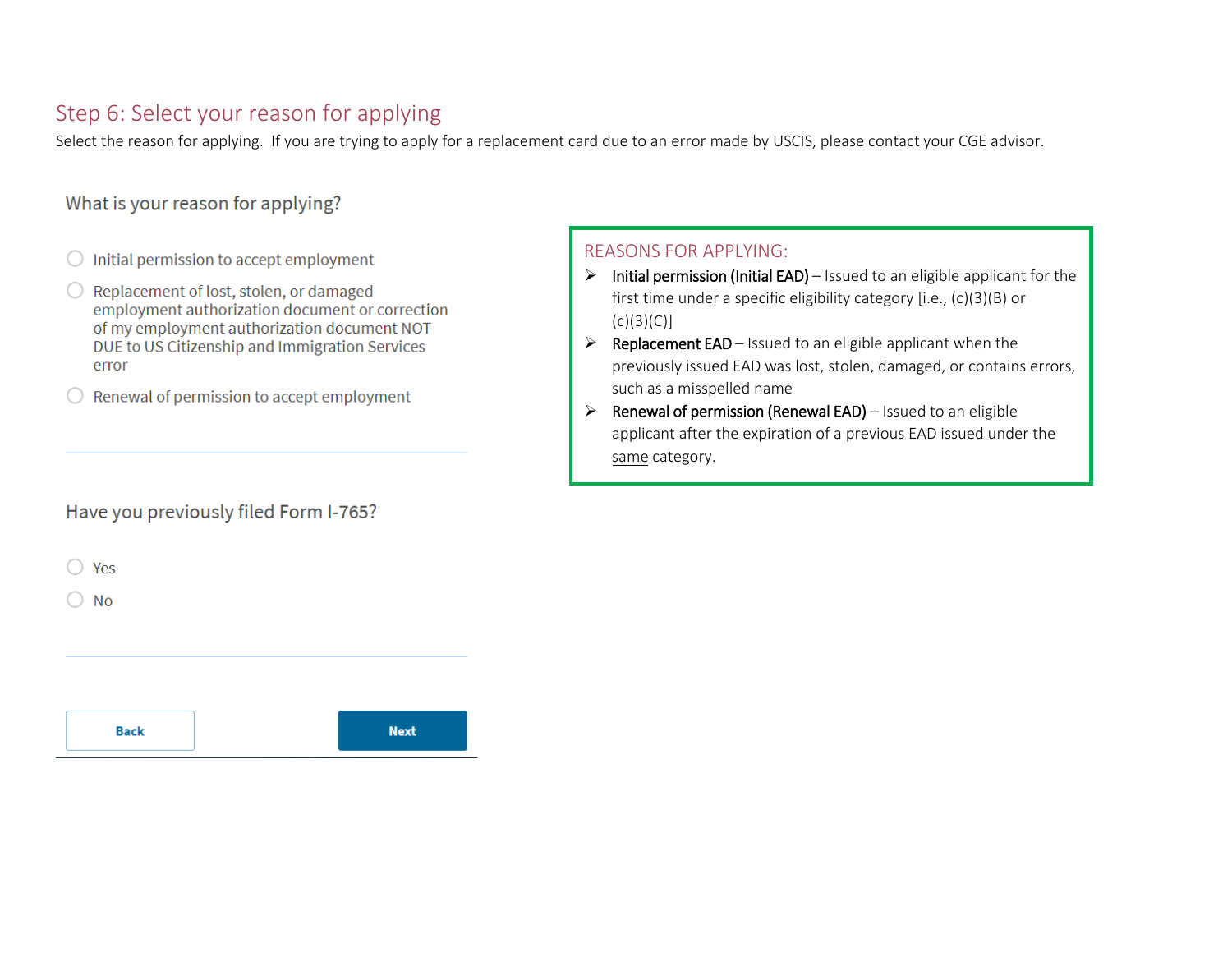# Step 7: Preparer and/or Interpreter Information

The Center for Global Engagement does not act as a Preparer or Interpreter for Form I-765. If you are receiving assistance from a preparer or interpreter and have questions about filing Form I-765, please email you[r CGE advisor.](mailto:iss@marshall.edu)

| Is someone assisting you with completing this |  |
|-----------------------------------------------|--|
| application?                                  |  |

| $\bigcirc$ Yes                      |             |
|-------------------------------------|-------------|
| <b>No</b><br>$\left( \quad \right)$ |             |
|                                     |             |
|                                     |             |
|                                     |             |
|                                     |             |
| <b>Back</b>                         | <b>Next</b> |
|                                     |             |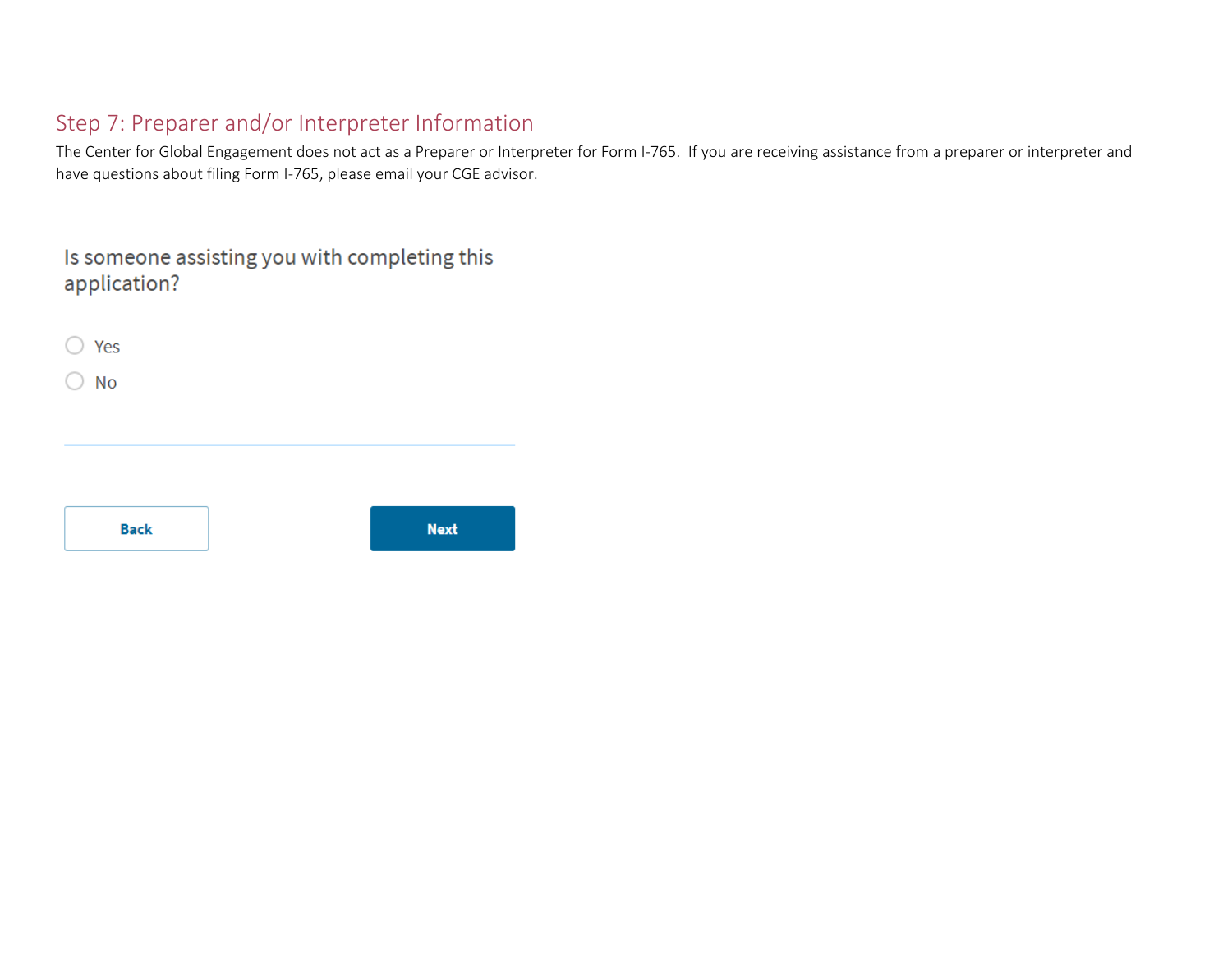### Step 8: Enter your full legal name(s)

Enter your full legal name in this section. If you have used any prior names, be sure to select yes to the second question and enter all prior names.

#### What is your current legal name?

Your current legal name is the name on your birth certificate, unless it changed after birth by a legal action such as marriage or court order. Do not provide any nicknames here.

| Given name (first name)        | Middle name |
|--------------------------------|-------------|
|                                | Ŀ.          |
| <b>Family name (last name)</b> |             |
|                                |             |

### Have you used any other names since birth?

Other names used may include nicknames, aliases and maiden names.

 $\bigcirc$  Yes

 $\bigcirc$  No

**Back**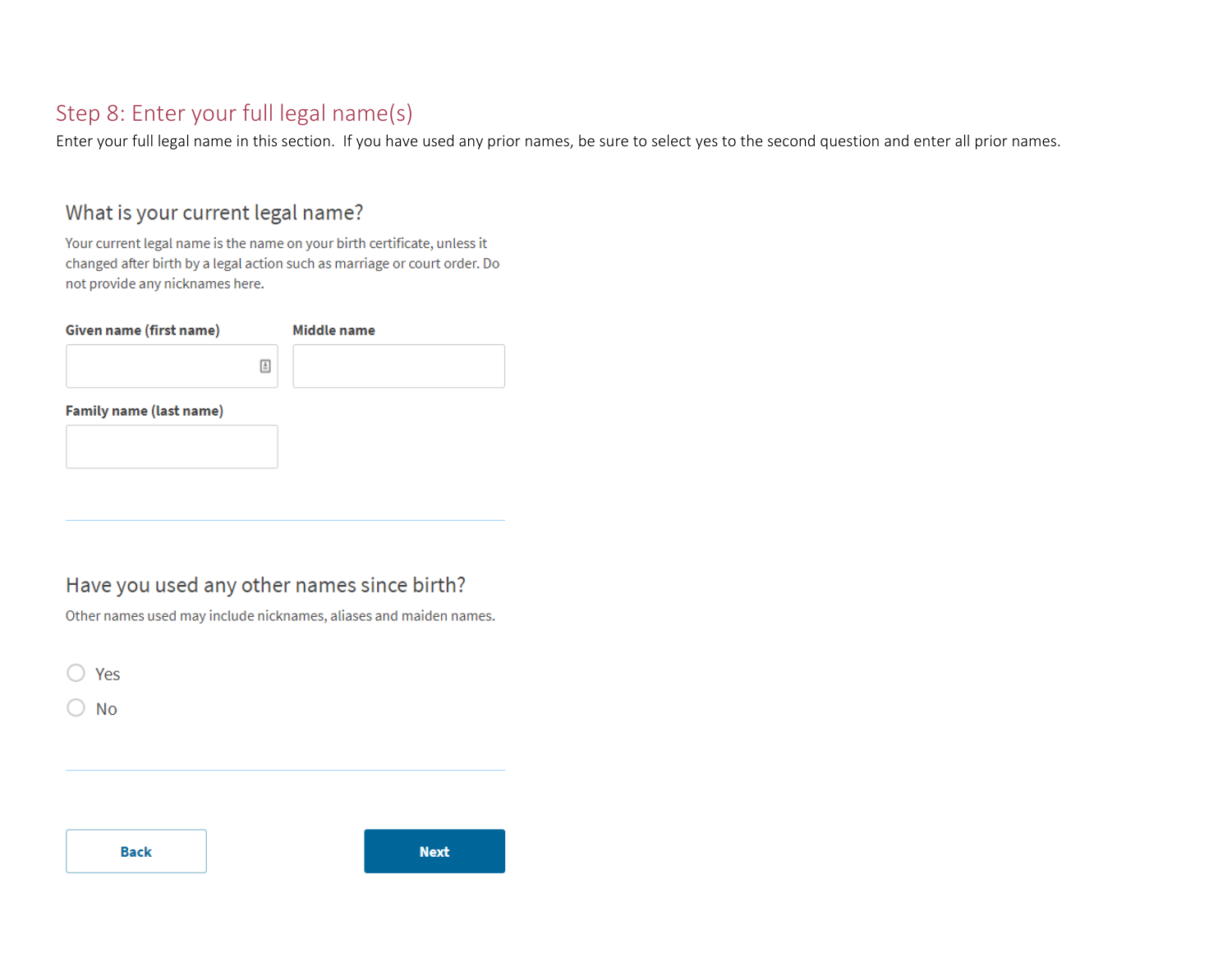### Step 9: Enter your phone number and email address

 $\mathrel{\mathop=}$ 

#### How may we contact you?

#### Daytime telephone number

#### Mobile telephone number (if any)

This is the same as my daytime telephone number.

#### **Email address**

### Step 10: Enter your U.S. mailing address

#### This is the address where all documents will be sent.

#### What is your current U.S. mailing address?

We will use your current mailing address to contact you throughout the application process. We may not be able to contact you if you do not provide a complete and valid address. Please provide a U.S. address only.

In care of name (if any)

**Address line 1** 

Street number and name

#### **Address line 2**

Apartment, suite, unit, or floor



To send documents to the Center for Global Engagement, enter:

#### FSU Center for Global Engagement

110 S Woodward Ave

#### Box 3064216

#### Tallahassee, FL 32306

\**NOTE: Florida State University is not responsible for mail received from USCIS. If you are unable to pick up mail, you can arrange for shipping through eShipGlobal. When your USCIS correspondence arrives, the CGE will notify you and provide instructions.*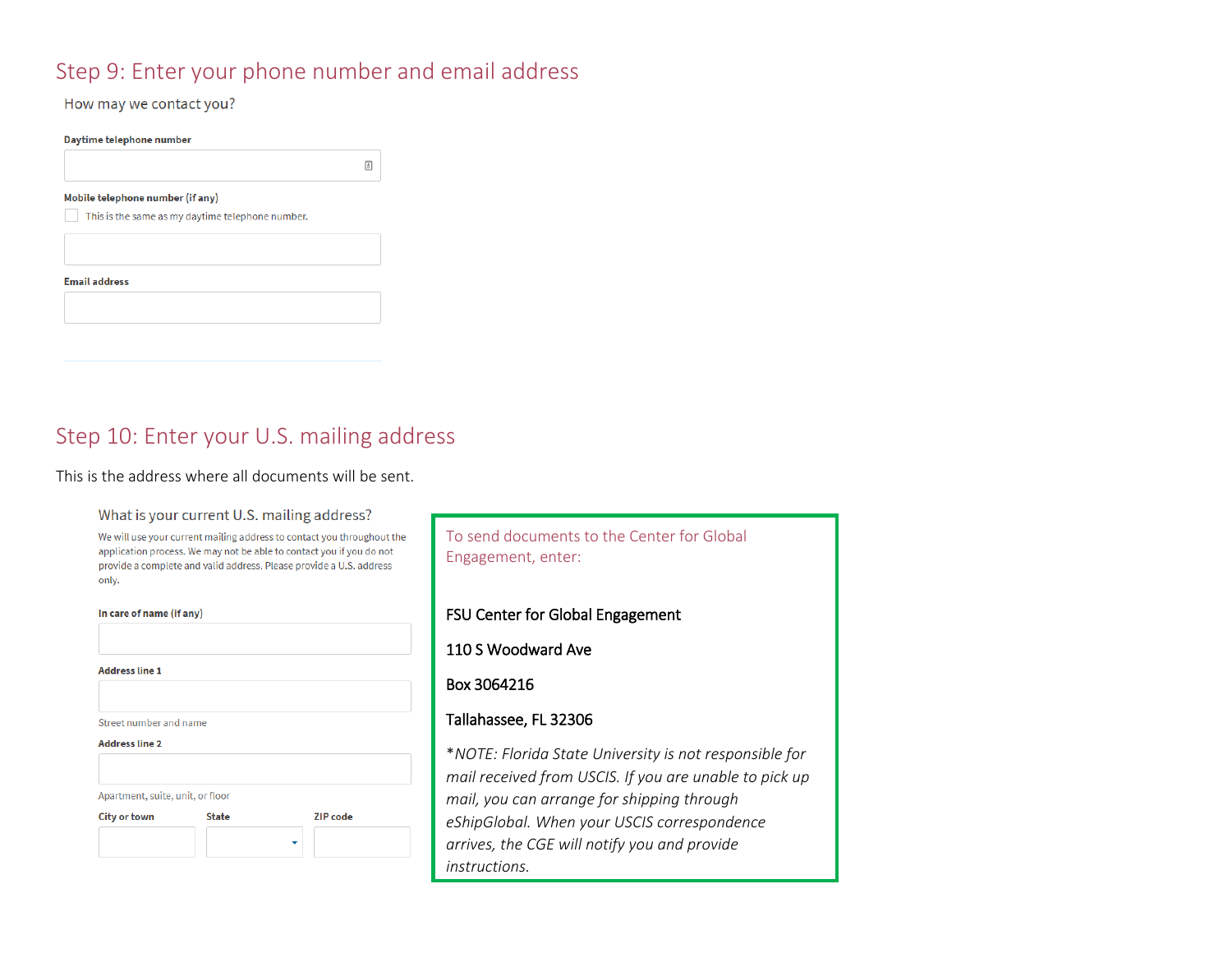### Step 11: Enter your U.S. physical address

Is your current mailing address the same as your physical address?

|--|

 $\bigcirc$  No

## Step 12: Select gender and marital status

What is your gender?

 $\bigcirc$  Male

 $\bigcirc$  Female

### What is your marital status?

- $\bigcirc$  Single
- $\bigcirc$  Married
- O Divorced
- ◯ Widowed

| address:                                                |                                         | If your current mailing address is not the same as<br>your physical address, enter your physical |
|---------------------------------------------------------|-----------------------------------------|--------------------------------------------------------------------------------------------------|
|                                                         | Where in the United States do you live? |                                                                                                  |
| <b>Address line 1</b>                                   |                                         |                                                                                                  |
| Street number and name<br><b>Address line 2</b>         |                                         |                                                                                                  |
|                                                         |                                         |                                                                                                  |
| Apartment, suite, unit, or floor<br><b>City or town</b> | <b>State</b>                            | <b>ZIP</b> code                                                                                  |
|                                                         |                                         |                                                                                                  |
|                                                         |                                         |                                                                                                  |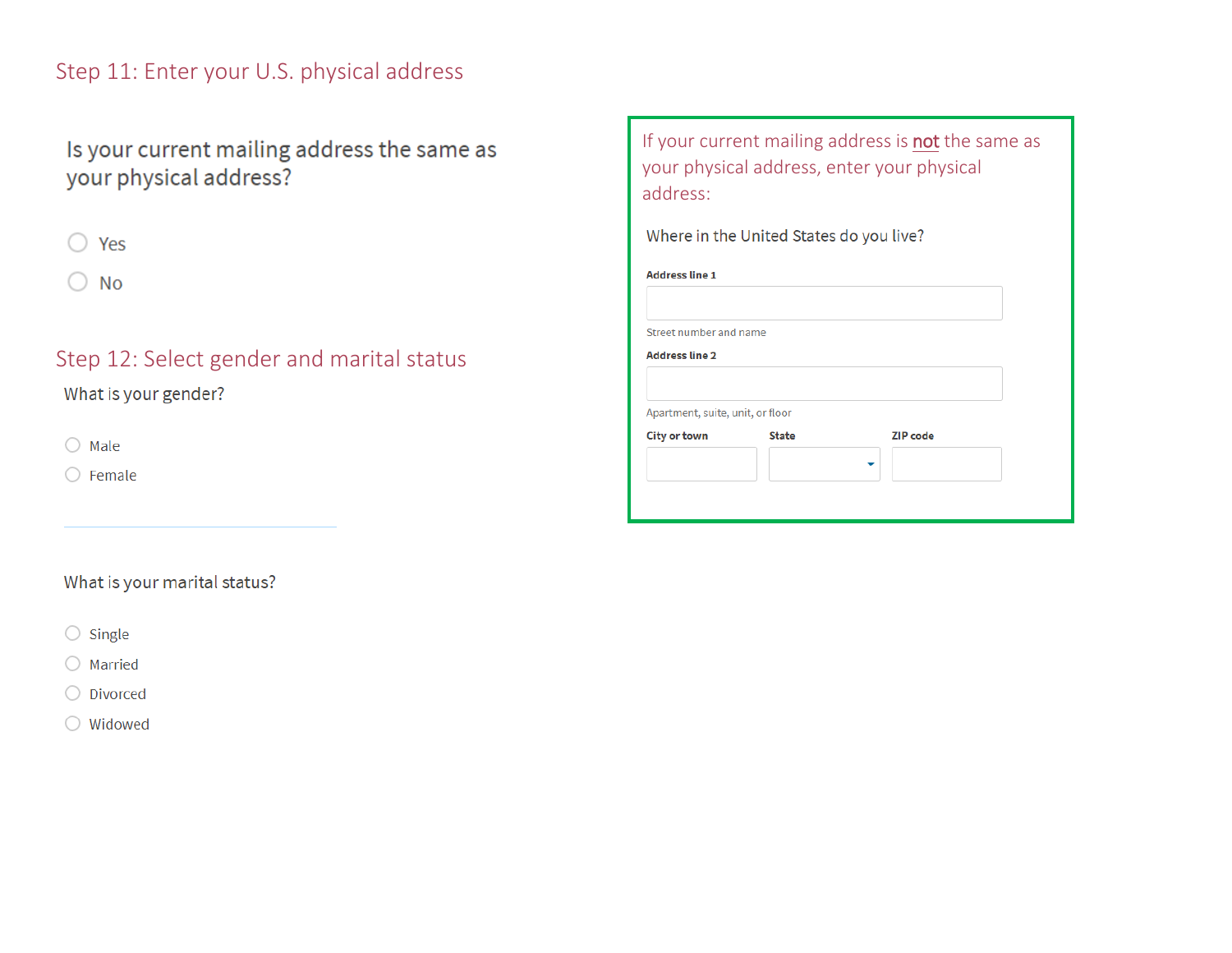### Step 13: Enter your birth information

#### What is your city, town, or village of birth?

#### What is your state or province of birth?

#### What is your country of birth?

What is your date of birth?

MM/DD/YYYY

**Back** 



 $\overline{\triangleq}$ 

÷

#### Note:

Be sure to enter your date of birth in month/day/year format. Incorrect date of birth formatting is one of the most common EAD card errors. As a reminder, errors caused by incorrect information provided on Form I-765 will require an additional filing fee.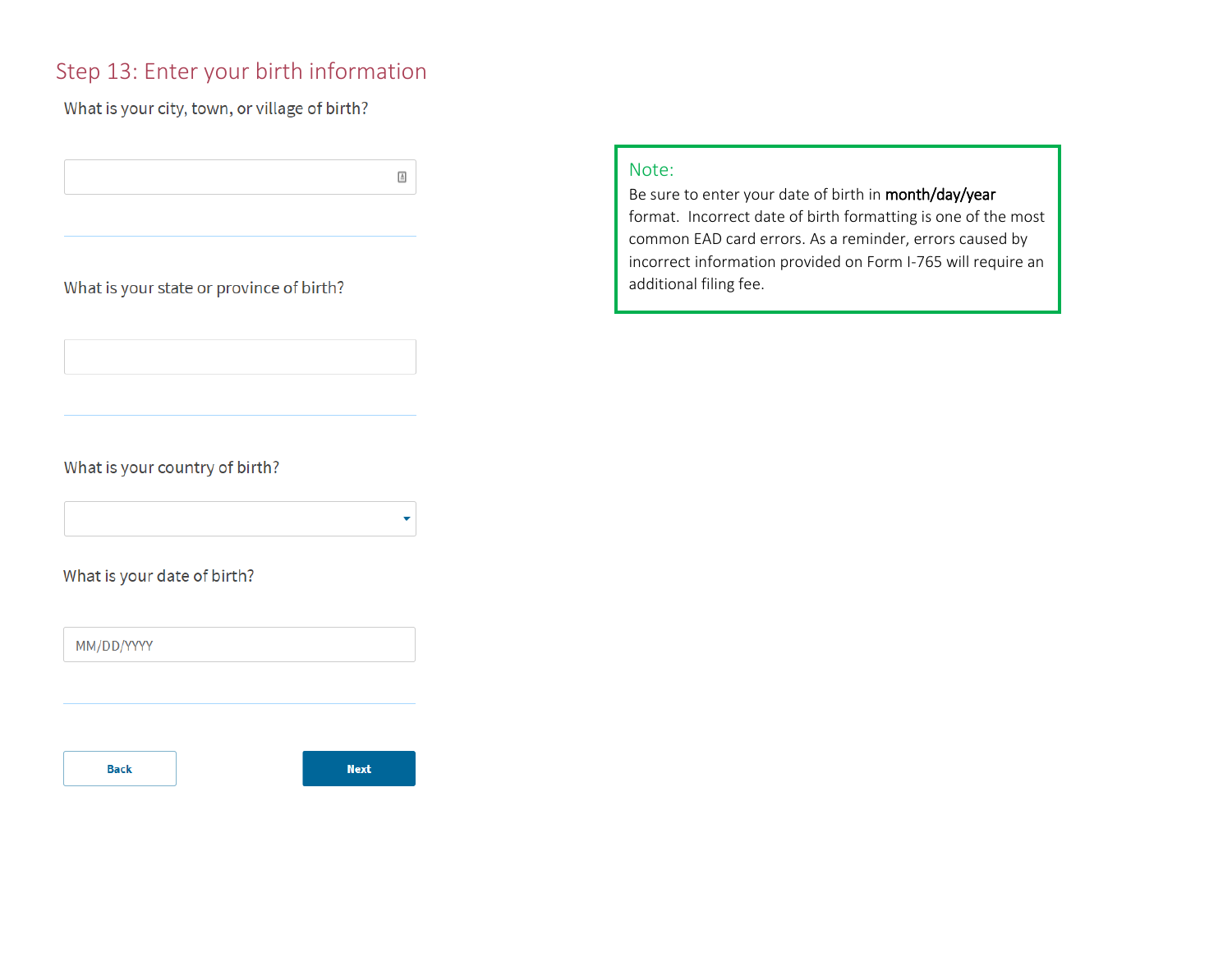### Step 14: Enter your country or countries of citizenship or nationality

#### What is your country of citizenship or nationality?

List all countries where you are currently a citizen or national.

+ Add country

### Step 15: Enter information about your last entry to the U.S.

What is your Form I-94 Arrival-Departure Record Number (if any)?

#### When did you last arrive in the United States?

List your arrival date, place of arrival, and status at arrival.

| Date of arrival               |  |
|-------------------------------|--|
| MM/DD/YYYY                    |  |
| <b>Place of arrival</b>       |  |
|                               |  |
| <b>Status at last arrival</b> |  |
|                               |  |

Access Your I-94 & Travel History Online To retrieve your I-94 and travel history information, visit https:// [i94.cbp.dhs.gov/I94/#/home.](https://i94.cbp.dhs.gov/I94/#/home) 

If you have trouble accessing your I-94 information, try your prior passport number(s), if possible. If you continue to have issues accessing your I-94 information, email [your CGE advisor.](mailto:iss@marshall.edu)

*\*If you obtained F-1 status by filing a change of status application with USCIS and have not departed the United States since approval, find the I-94 on Form I-797A Approval Notice.*

>Save an electronic copy of the I-94 to upload at the end of the application.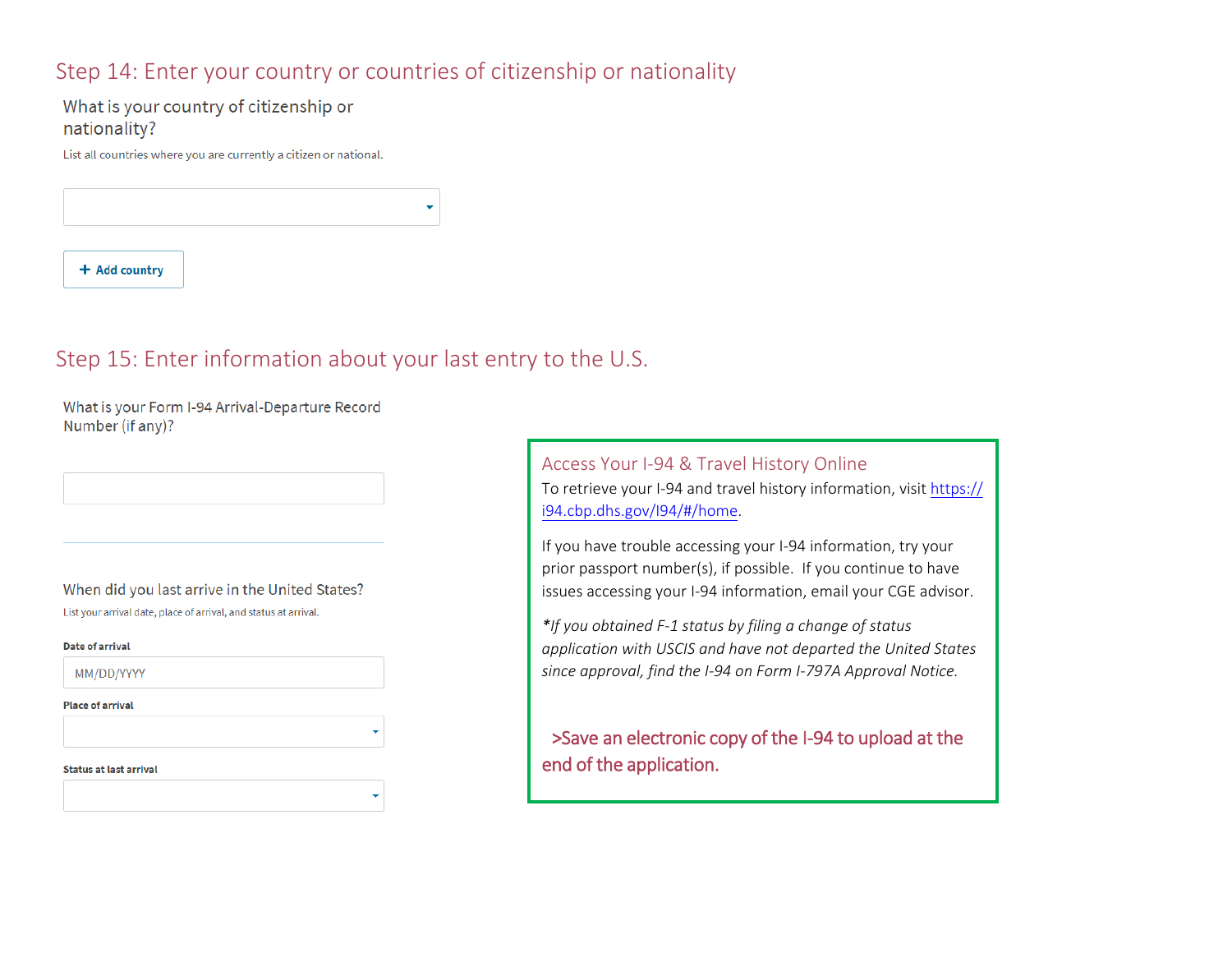### Step 16: Enter passport information

What is the passport number of your most recently issued passport?

What is your travel document number (if any)?

What is the expiration date of your passport or travel document?

MM/DD/YYYY

What country issued your passport or travel document?

Note that the passport number request is **most recently** issued. This may be different than the passport you used to last enter the United States.

Most students do not have a travel document or travel document number. If you think you have a travel document, please contact [your CGE advisor.](mailto:iss@marshall.edu)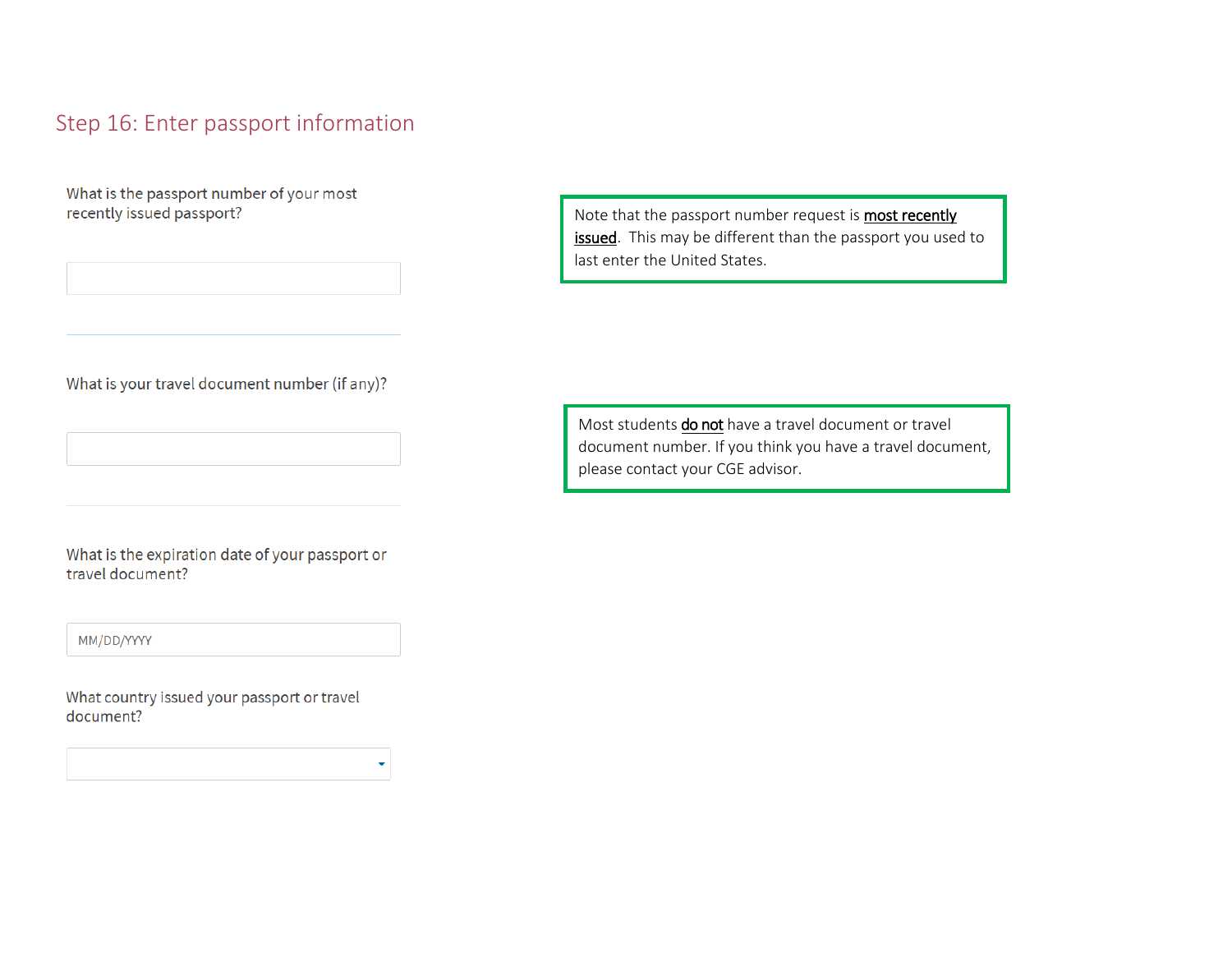### Step 17: Enter your immigration status and SEVIS number

What is your current immigration status or category?

#### What is your Student and Exchange Visitor Information System (SEVIS) Number (if any)?

Use the "Additional Information" section to include all previously used SEVIS numbers.

 $N-$ 

**Back** 



#### Reminder:

To be eligible for Optional Practical Training, you must be in valid F-1 student status. If you are in the United States with a pending Form I-539 for reinstatement or change of status, please contact [your CGE advisor.](mailto:iss@marshall.edu)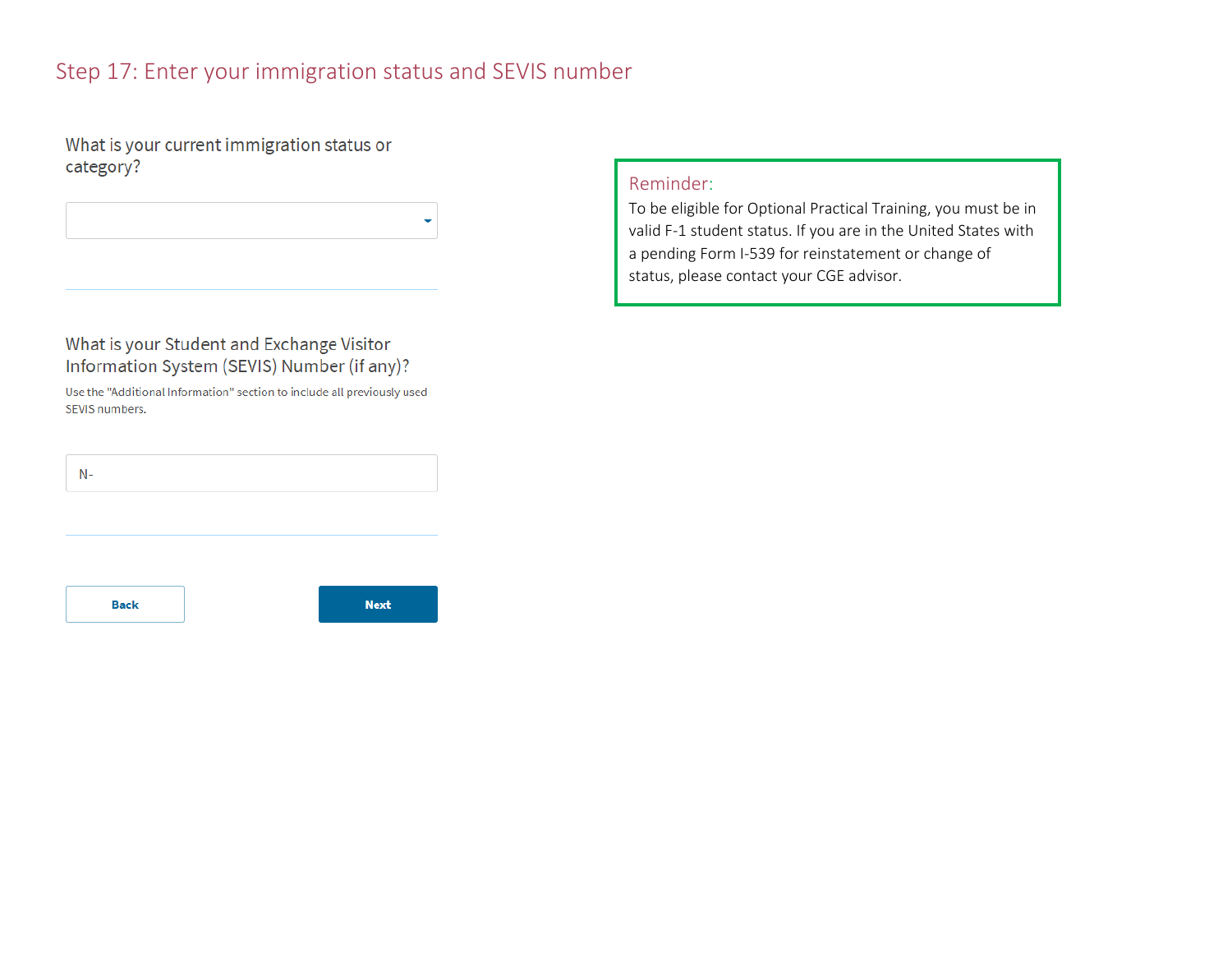### Step 18: A-Number and USCIS Account Number

### What is your A-Number?

I do not have or know my A-Number.

 $A-$ 

## What is your USCIS Online Account Number?

Providing your unique USCIS Online Account Number (OAN) helps us manage your account. You may already have an OAN if you previously filed certain paper forms and received an Account Access Notice in the mail. You can find the OAN at the top of the notice; it is not the same as an A-Number.

I do not have or know my USCIS Online Account Number.

#### NOTE:

Most F-1 students do not have an A-Number or USCIS Online Account Number. If you do not, select the boxes that state you do not know or have the number. If you do have an A-Number (number on previous EAD does not apply) or [USCIS Online](mailto:iss@marshall.edu) Account Number, please email your CGE advisor.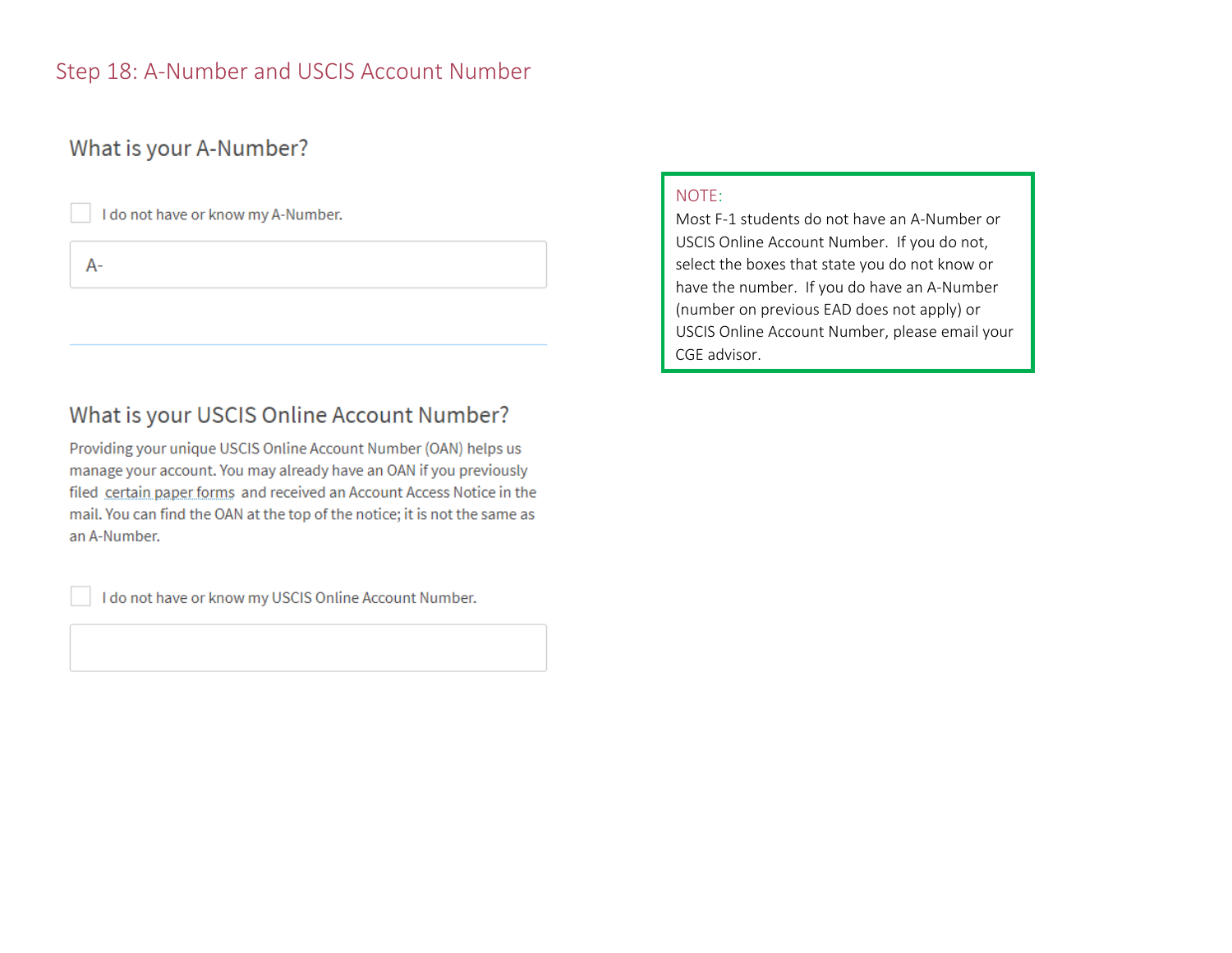### Step 19: Social Security Number Questions

Has the Social Security Administration (SSA) ever officially issued a Social Security card to you?

|  | _____ |
|--|-------|
|--|-------|

 $\bigcirc$  No

Do you want the SSA to issue you a Social Security card?

|--|--|

 $\bigcirc$  No

| If you have been issued a Social Security card, enter your<br>Social Security Number, if you know it:                                                                                            |                                                              |                                |
|--------------------------------------------------------------------------------------------------------------------------------------------------------------------------------------------------|--------------------------------------------------------------|--------------------------------|
| What is your Social Security number (if known)?                                                                                                                                                  |                                                              |                                |
|                                                                                                                                                                                                  |                                                              |                                |
|                                                                                                                                                                                                  |                                                              |                                |
| If you want the SSA to issue you a Social Security card, you must be<br>sure to agree to the Consent for Disclosure and enter your<br>parent(s) birth names:                                     |                                                              |                                |
| What is your father's birth name?                                                                                                                                                                |                                                              |                                |
| A You must agree to the Consent for Disclosure<br>If you answer "Yes", you must also answer "Yes" to the<br><b>Consent for Disclosure.</b>                                                       | Given name (first name)                                      | <b>Family name (last name)</b> |
| Consent for Disclosure: Lauthorize disclosure of<br>information from this application to the SSA as<br>required for the purpose of assigning me an<br>SSN and issuing me a Social Security card. | What is your mother's birth name?<br>Given name (first name) | Family name (last name)        |
| O Yes                                                                                                                                                                                            | <b>Back</b>                                                  | <b>Next</b>                    |
| $\bigcirc$ No                                                                                                                                                                                    |                                                              |                                |
|                                                                                                                                                                                                  |                                                              |                                |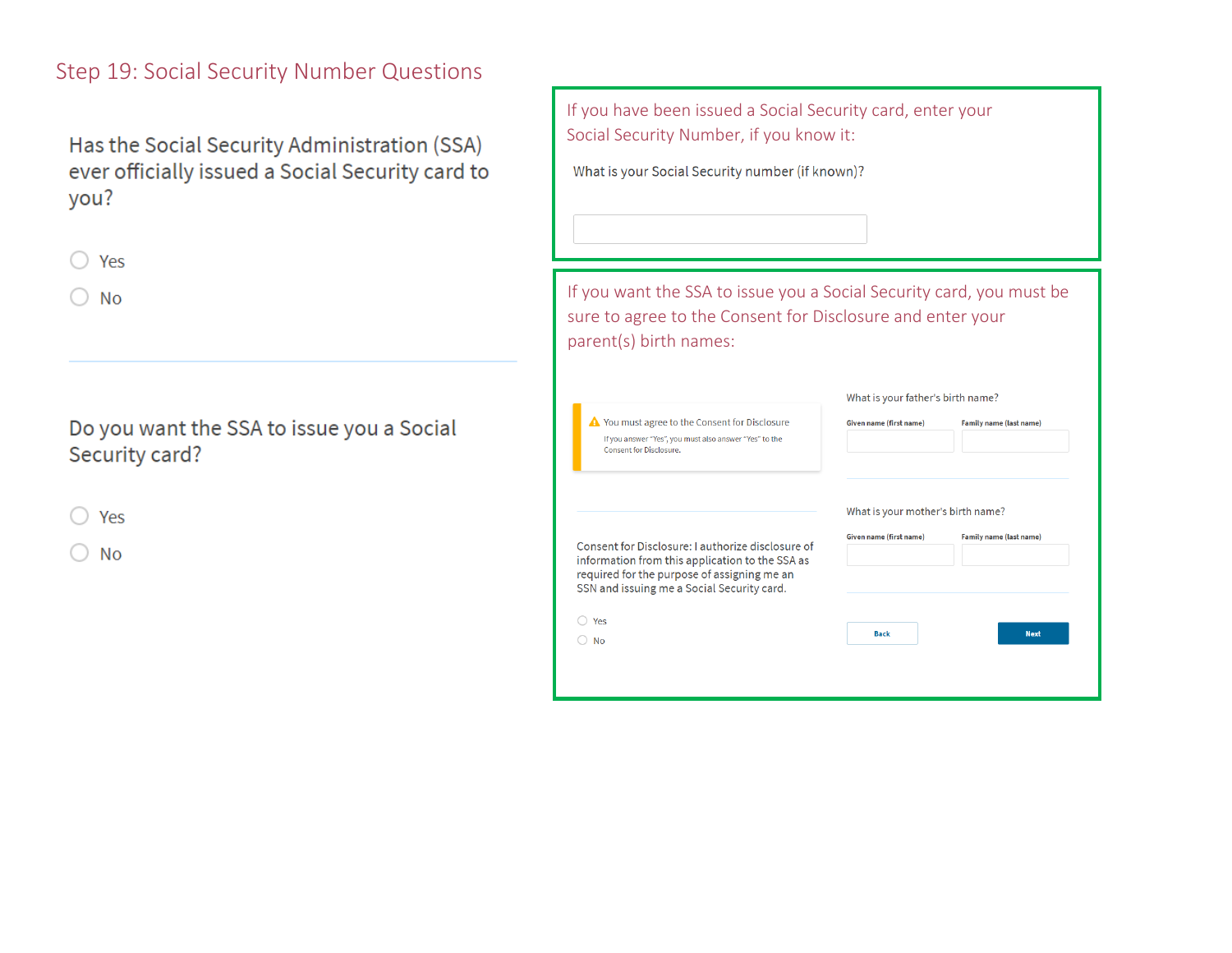### Step 20: Upload a 2 inch by 2 inch photo

Be sure to have a new passport-sized photo ready to upload. Ensure that the photo meets specifications listed on the application. Generally, photos taken at Walgreens, CVS, Walmart, etc. will meet specifications. Do not use old photos.

### 2 X 2 Photo Of You

Upload a recent color photograph of yourself that measures 2 inches by 2 inches, with your face measuring 1 inch to 13/8 inch from your chin to the top of your head. Your eyes should be between 1 1/8 inch and 1 3/8 inch from the bottom of the photo.

Make sure your whole face is visible, you are facing the camera directly, and the background is white or off-white. Your head must be bare, unless contrary to your religious beliefs.

If you need help understanding the photo requirements or want to resize, rotate, or crop your photo, you can use to the Department of State's photo composition tools. Please note that we cannot approve your application without your photos.

#### File requirements

- Clear and readable
- · Accepted file formats: JPG, JPEG, or PNG
- . No encrypted or password-protected files
- If your documents are in a foreign language, upload a full English translation and the translator's certification with each original document.
- Accepted characters: English letters, numbers, spaces, periods, hyphens, underscores, and parentheses
- · Maximum size: 6MB per file

Choose or drop files here to upload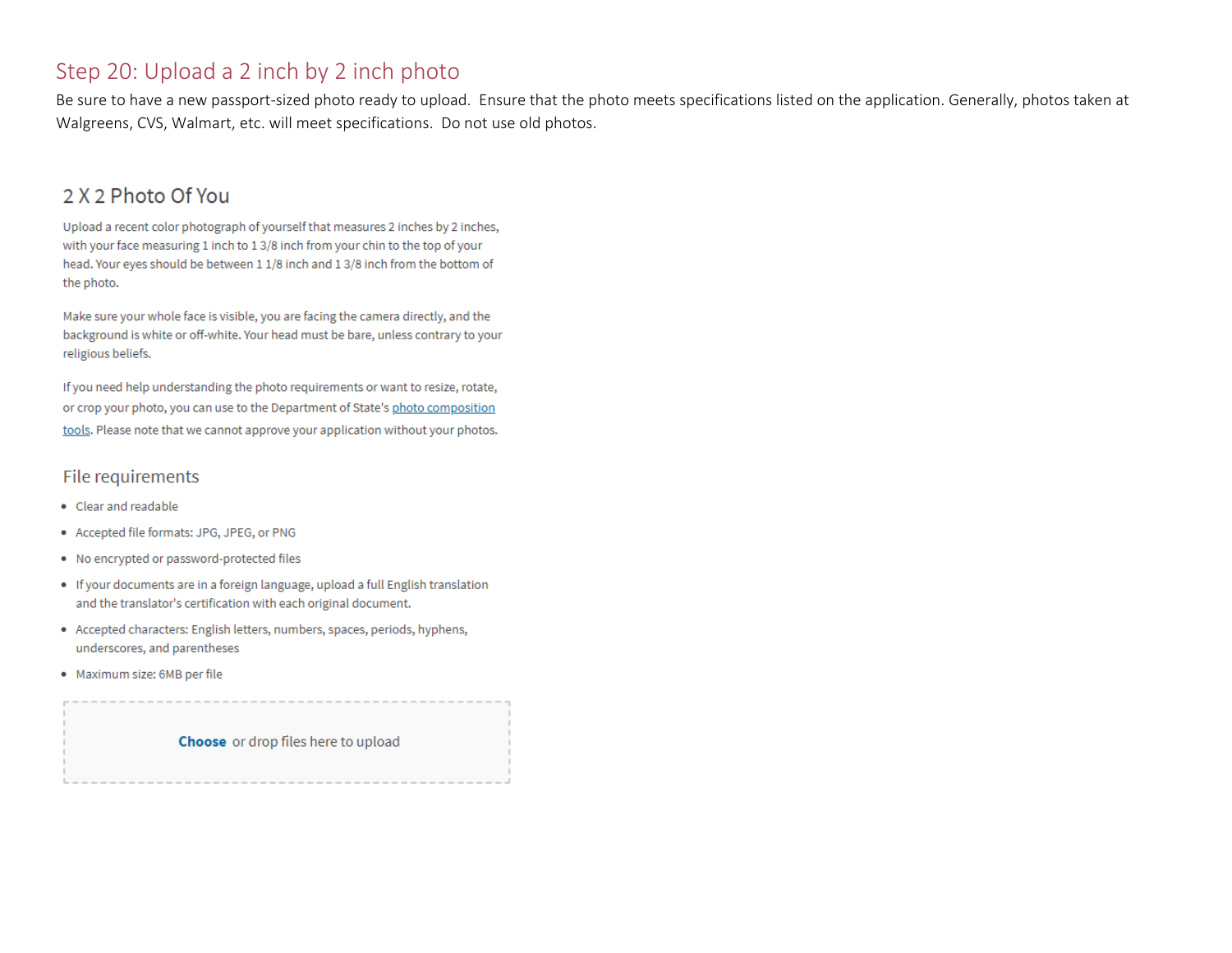### Step 21: Upload your I-94

### I-94, Arrival And Departure Record

Upload a copy of one of the following:

- Your Form I-94, Arrival-Departure Record (front and back);
- A printout of your electronic Form I-94; or
- Your passport or other travel document.

If you were admitted to the United States by CBP at an airport or seaport after April 30, 2013, CBP may have issued you an electronic Form I-94 instead of a paper Form I-94. You may visit the CBP website to obtain a paper version of an electronic Form 1-94. CBP does not charge a fee for this service. Some travelers admitted to the United States at a land border, airport, or seaport, after April 30, 2013, with a passport or travel document, who were issued a paper Form I-94 by CBP, may also be able to obtain a replacement Form I-94 from the CBP website without charge.

If your Form I-94 cannot be obtained from the CBP website, it may be obtained by filing Form I-102, Application for Replacement/Initial Nonimmigrant Arrival-Departure Record, with USCIS. USCIS does charge a fee for this service.

#### File requirements

- Clear and readable
- Accepted file formats: JPG, JPEG, PDF, TIF, or TIFF
- . No encrypted or password-protected files
- If your documents are in a foreign language, upload a full English translation and the translator's certification with each original document.
- Accepted characters: English letters, numbers, spaces, periods, hyphens, underscores, and parentheses
- · Maximum size: 6MB per file

**Choose** or drop files here to upload

Access Your I-94 Online To retrieve your I-94, visit https://i94.cbp.dhs.gov/l94/#/home.

If you have trouble accessing your I-94 information, try your prior passport number(s), if possible. If you continue to have issues accessing your I-94 information, email your CGE advisor.

\*If you obtained F-1 status by filing a change of status application with USCIS and have not departed the United States since approval, find the I-94 on Form I-797A Approval Notice.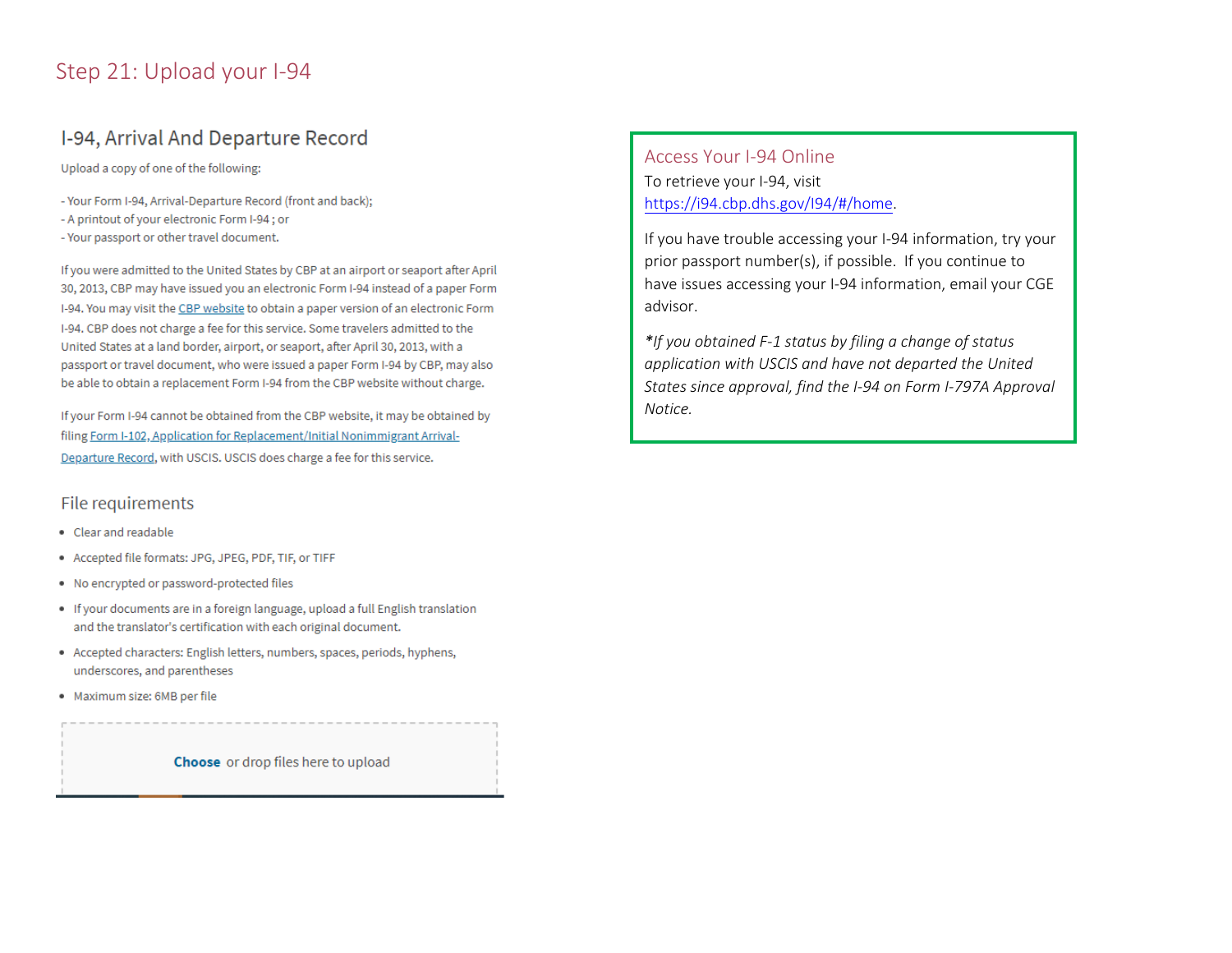### Step 22: Upload your prior EAD card or Government ID

If USCIS has approved and issued you an Employment Authorization Document (EAD) card previously, be sure to upload in this section. If you have not been issued an EAD card previously, upload a copy of your passport or F-1 visa.

# **Employment Authorization Document Or Government ID**

Upload a copy of your last Employment Authorization document (EAD) (front and back). If you were not previously issued an EAD, you must upload a copy of a government-issued identity document (such as a passport) showing your picture, name, and date of birth; a birth certificate with photo ID; a visa issued by a foreign consulate; or a national ID document with photo and/or fingerprint. The identity document photocopy must clearly show your facial features and contain your biographical information.

#### File requirements

- Clear and readable
- Accepted file formats: JPG, JPEG, PDF, TIF, or TIFF
- . No encrypted or password-protected files
- If your documents are in a foreign language, upload a full English translation and the translator's certification with each original document.
- Accepted characters: English letters, numbers, spaces, periods, hyphens, underscores, and parentheses
- · Maximum size: 6MB per file

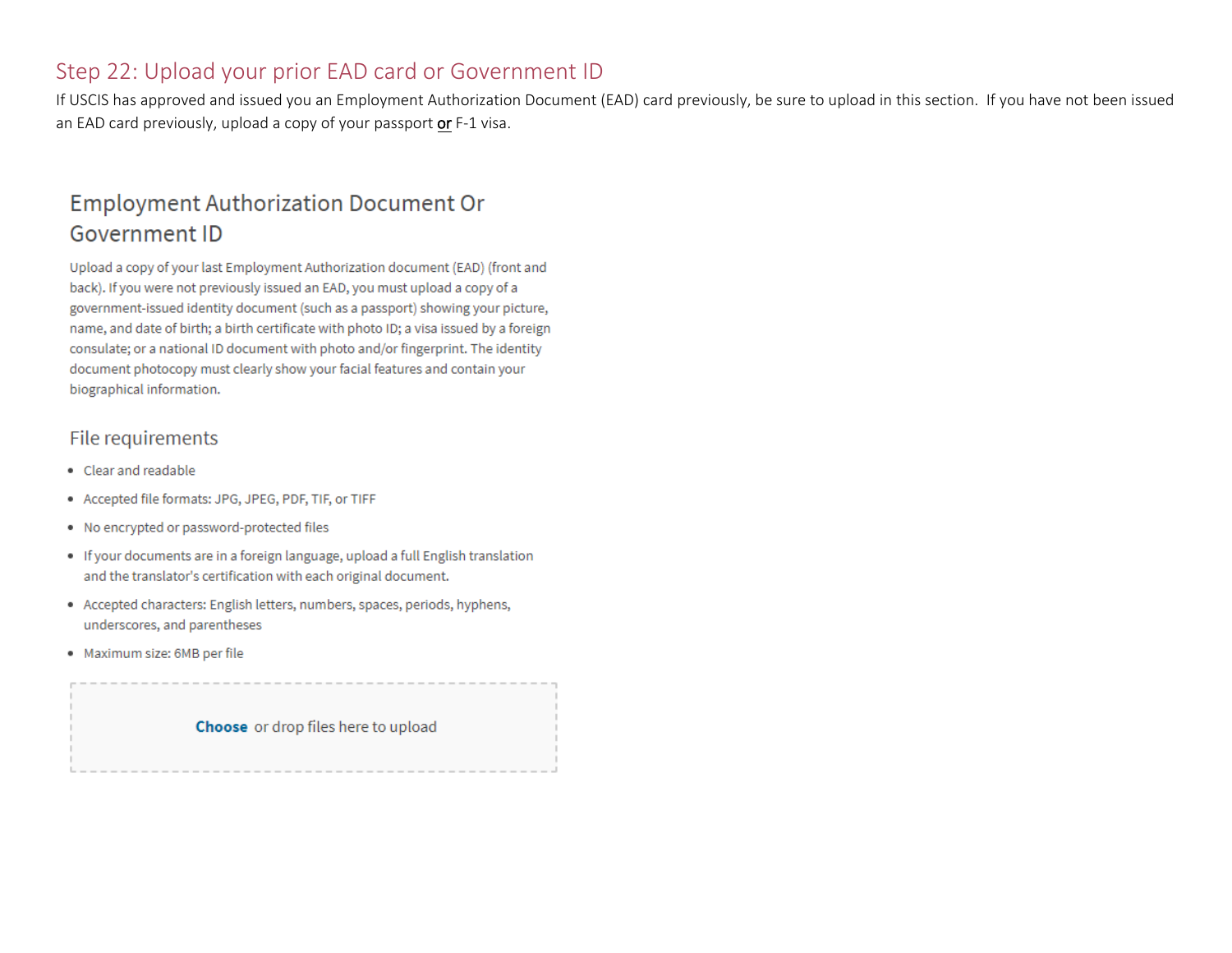### Step 23: Upload evidence of previously approved CPT and OPT, if applicable

If you are applying for post-completion OPT, you will be prompted to upload evidence of previously authorized CPT (i.e., Form I-20 with authorized CPT) and OPT (i.e., Form I-20 with approved OPT or EAD card).

# Post-Completion CPT Or OPT

Upload evidence of any previously authorized CPT or OPT and the academic level at which it was authorized.

### File requirements

- Clear and readable
- Accepted file formats: JPG, JPEG, PDF, TIF, or TIFF
- . No encrypted or password-protected files
- . If your documents are in a foreign language, upload a full English translation and the translator's certification with each original document.
- Accepted characters: English letters, numbers, spaces, periods, hyphens, underscores, and parentheses
- · Maximum size: 6MB per file

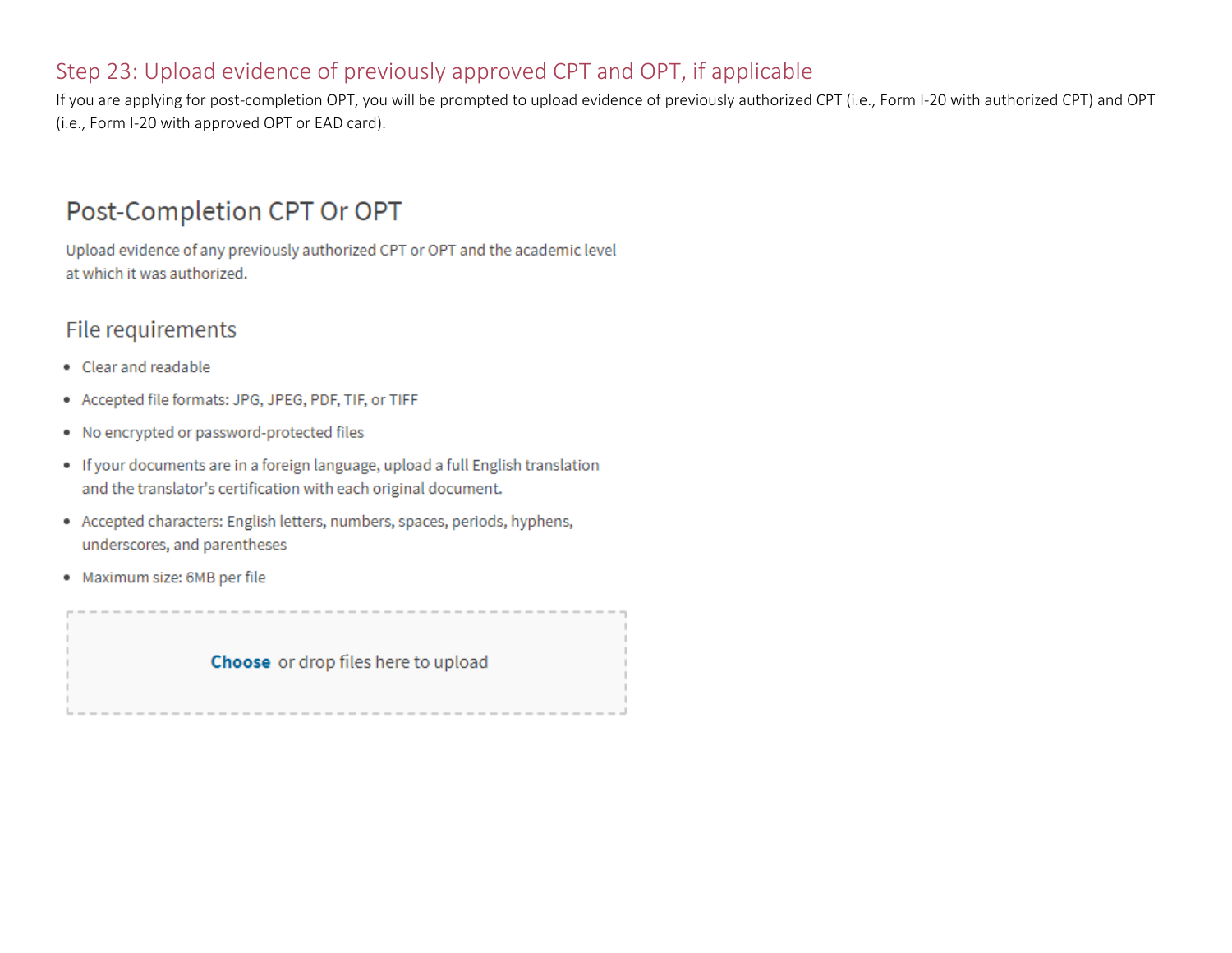# I-20, Certificate Of Eligibility For Nonimmigrant **Student Status**

Upload a copy of the Form I-20, Certificate of Eligibility for Nonimmigrant Student Status endorsed by the Designated School Official (DSO). For the (c)(3)(B) eligibility category, your DSO must have entered the recommendation for OPT into your SEVIS record within 30 days of you submitting Form I-765. If you fail to do so, we will deny your OPT request. For the (c)(3)(C) elgibility category, the Form I-20 must have been endorsed by the DSO within 60 days of submitting Form I-765.

### File requirements

- Clear and readable
- Accepted file formats: JPG, JPEG, PDF, TIF, or TIFF
- . No encrypted or password-protected files
- If your documents are in a foreign language, upload a full English translation and the translator's certification with each original document.
- Accepted characters: English letters, numbers, spaces, periods, hyphens, underscores, and parentheses
- · Maximum size: 6MB per file

Choose or drop files here to upload

#### REMINDER:

Before applying to USCIS, F-1 students must attend an OPT workshop and submit an OPT application in Nole Start.

Once the application is approved, your CGE advisor will send you a new Form I-20 with [a recommendation](http://www.marshall.edu/iss/optional-practical-training) for OPT printed on page two.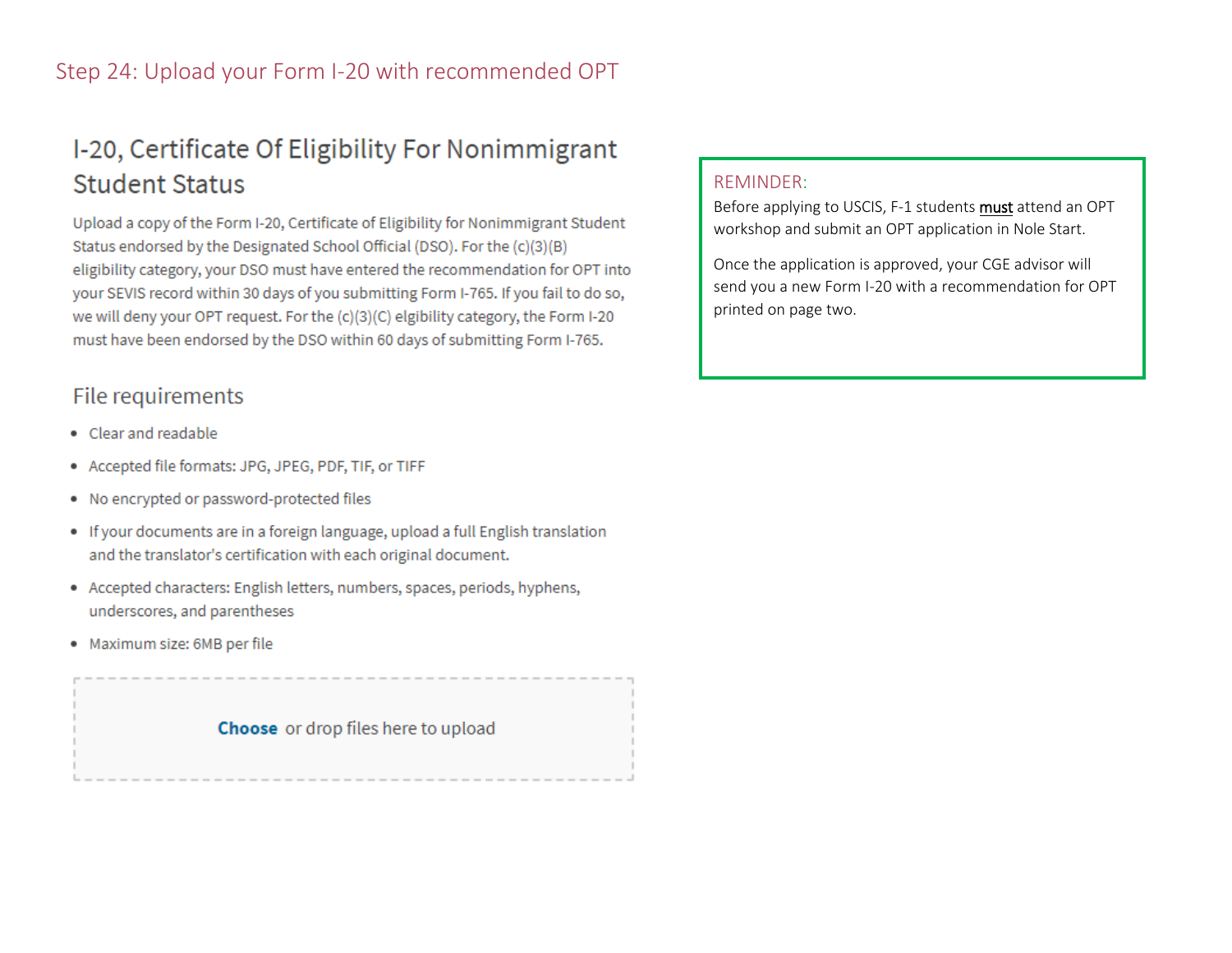### Step 25: Upload copy of your college degree (STEM diploma), if applicable

If you are applying for STEM OPT, you will be prompted to upload a copy of your college degree (STEM diploma).

#### **College Degree**

Upload evidence the degree that is the basis for the STEM OPT extension is in one of the degree programs currently listed on the STEM Designated Degree Program List or a copy of your prior STEM degree.

#### File requirements

- Clear and readable
- · Accepted file formats: JPG, JPEG, PDF, TIF, or TIFF
- . No encrypted or password-protected files
- If your documents are in a foreign language, upload a full English translation and the translator's certification with each original document.
- Accepted characters: English letters, numbers, spaces, periods, hyphens, underscores, and parentheses
- · Maximum size: 6MB per file

Choose or drop files here to upload

#### NOTE:

If you have not completed your program and received your diploma, please email [your CGE advisor.](mailto:iss@marshall.eud)

### Step 26: Upload evidence of institution accreditation, if applicable

If you are applying for STEM OPT based on a prior STEM degree (prior to your most recently earned degree), upload evidence of institutional accreditation through the US Department of Education and SEVP Certification. Most students do not apply for STEM OPT based on a prior degree. If you think you are applying for STEM OPT based on a prior STEM degree, please email [your CGE advisor.](mailto:iss@marshall.edu)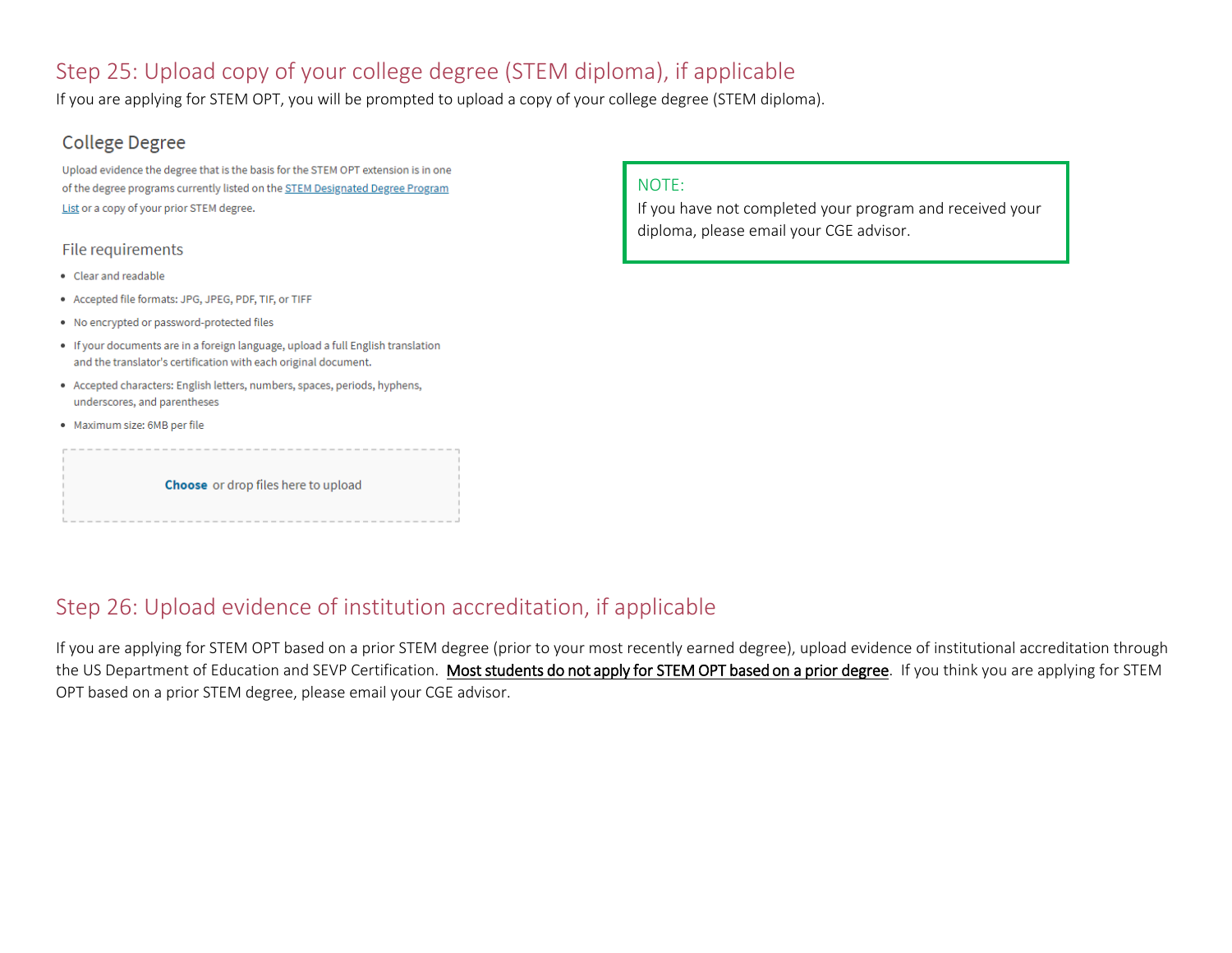### Step 27: Additional information

If you have additional information to provide, upload in this section. In most cases, students will not need to upload additional information. If you think you have additional information to provide, please email [your CGE advisor.](mailto:iss@marshall.edu) 

#### **Additional Information**

If you need to provide any additional information for any of your answers to the questions in this form, enter it into the space below. You should include the questions that you are referencing.

If you do not need to provide any additional information, you may leave this section blank.

+ Add a response

### Step 28: Review your application

The online Form I-765 will indicate any missing information on your application prior to submitting. If you are unsure of how to resolve discrepancies on your application, please email [your CGE advisor.](mailto:iss@marshall.edu)

#### Review the I-765 form information

Here is a summary of all the information you provided in your application.

Make sure you have provided responses for everything that applies to you before you submit your application. You can edit your responses by going to each application section using the site navigation.

We also prepared a draft case snapshot with your responses, which you can download below.

因 View draft snapshot

 $\mathbf{B}$  Print

Be sure to download a copy of your responses to keep for your records by selecting View draft snapshot.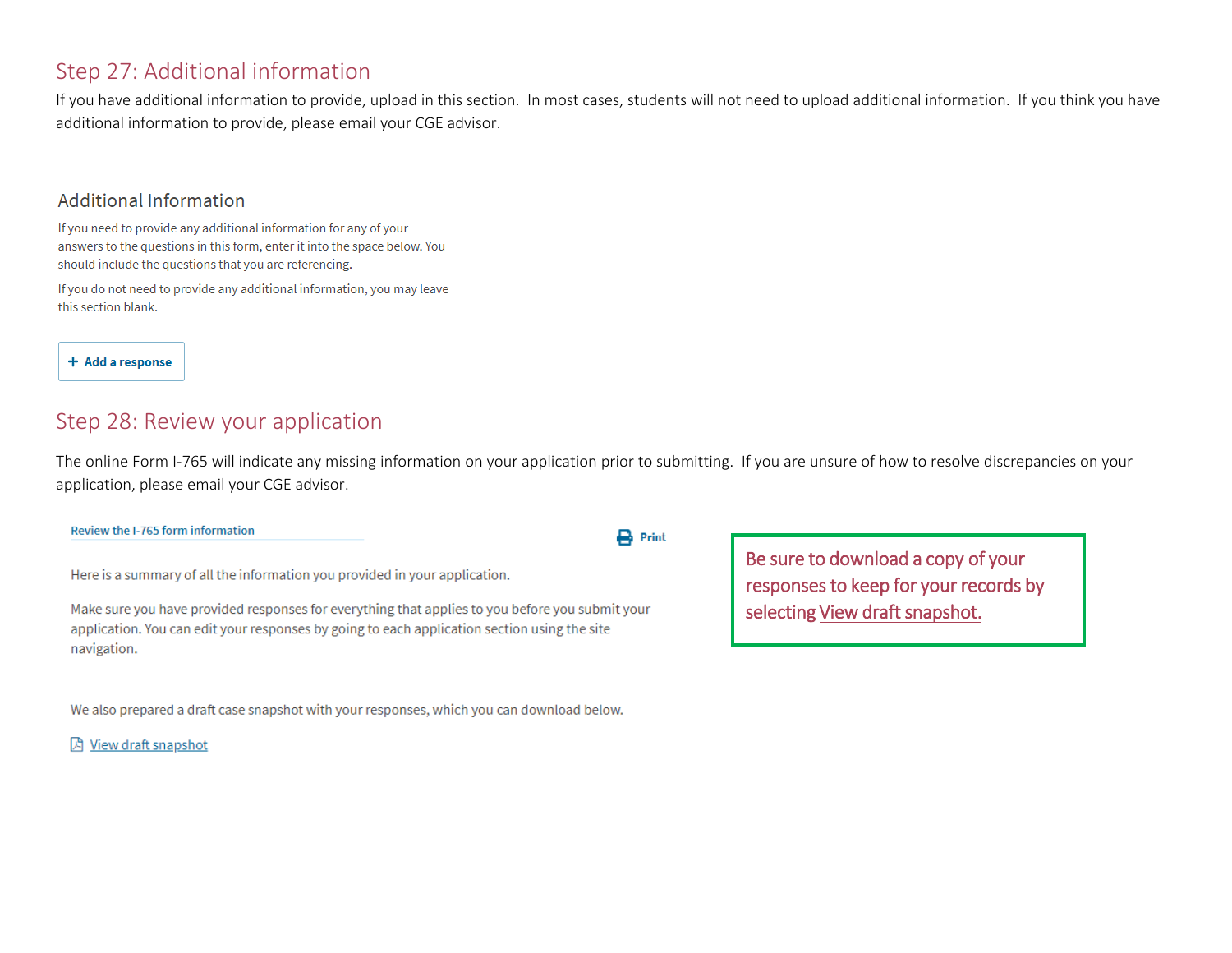### Step 29: Applicant's Statement

#### Applicant's statement

You must read and agree to the statement below.

I can read and understand English, and have read and understand every question and instruction on this application, as well as my answer to every question.

**Back** 

Next

### Step 30: Applicant's Declaration and Certification

Be sure to review the certification carefully. If you agree and are ready to proceed, confirm the acknowledgement and provide your electronic signature.